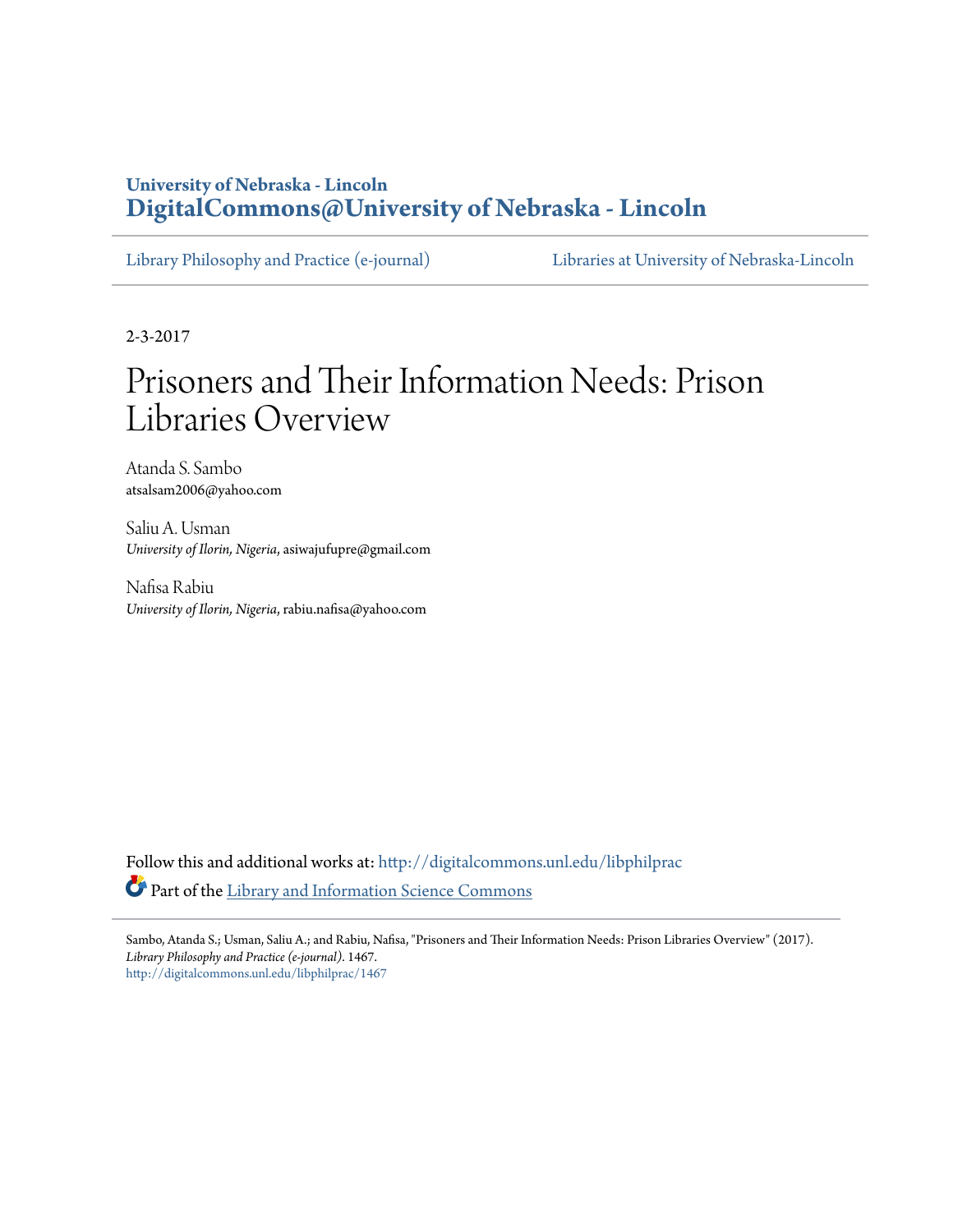## **PRISONERS AND THEIR INFORMATION NEEDS: PRISON LIBRARIES OVERVIEW**

**BY**

### **Sambo, Atanda Saliu**

#### **Federal University of Petroleum Resources, Library**

## **P.M.B. 1221, Nigeria**

## **<TEL:080> 3856 0334**

**E-mail: [atsalsam2006@yahoo.com](mailto:atsalsam2006@yahoo.com)**

**&**

**Usman, A. Saliu**

#### **University Library**

## **University of Ilorin, Ilorin, Nigeria.**

**&**

**Nafisa Rabiu Department of Library and Information Science, University of Ilorin, Ilorin, Nigeria.**

## **Abstract**

The study aims at identifying the prisoner's information needs. The descriptive survey design was adopted for this study. The census sampling technique was adopted for this study. Four objectives were set for the study and the interview was used to elicit information from respondents. As of the time of collecting data for this study, there were 936 prisoners in the four selected prisons. Findings showed that 95% were male while 5% were female. Findings also reveal that the information needs of prisoners covered health conditions, financial (99%), spiritual and moral (88%), life after prison/ information on legal issues (86%), family/friends (68%), literacy education (65%), skill acquisition (63%), right in prison (42%), prison rules (34%), and others information needs (26%). The majority of the respondents found libraries condition inadequate (85%). The study revealed that mosque/church were the popular ways of meeting information needs of the prisoners (75%). This is followed by family/friends (65%), physician/Nurses (56%), radio/television broad cast (23%), prison staff (22%),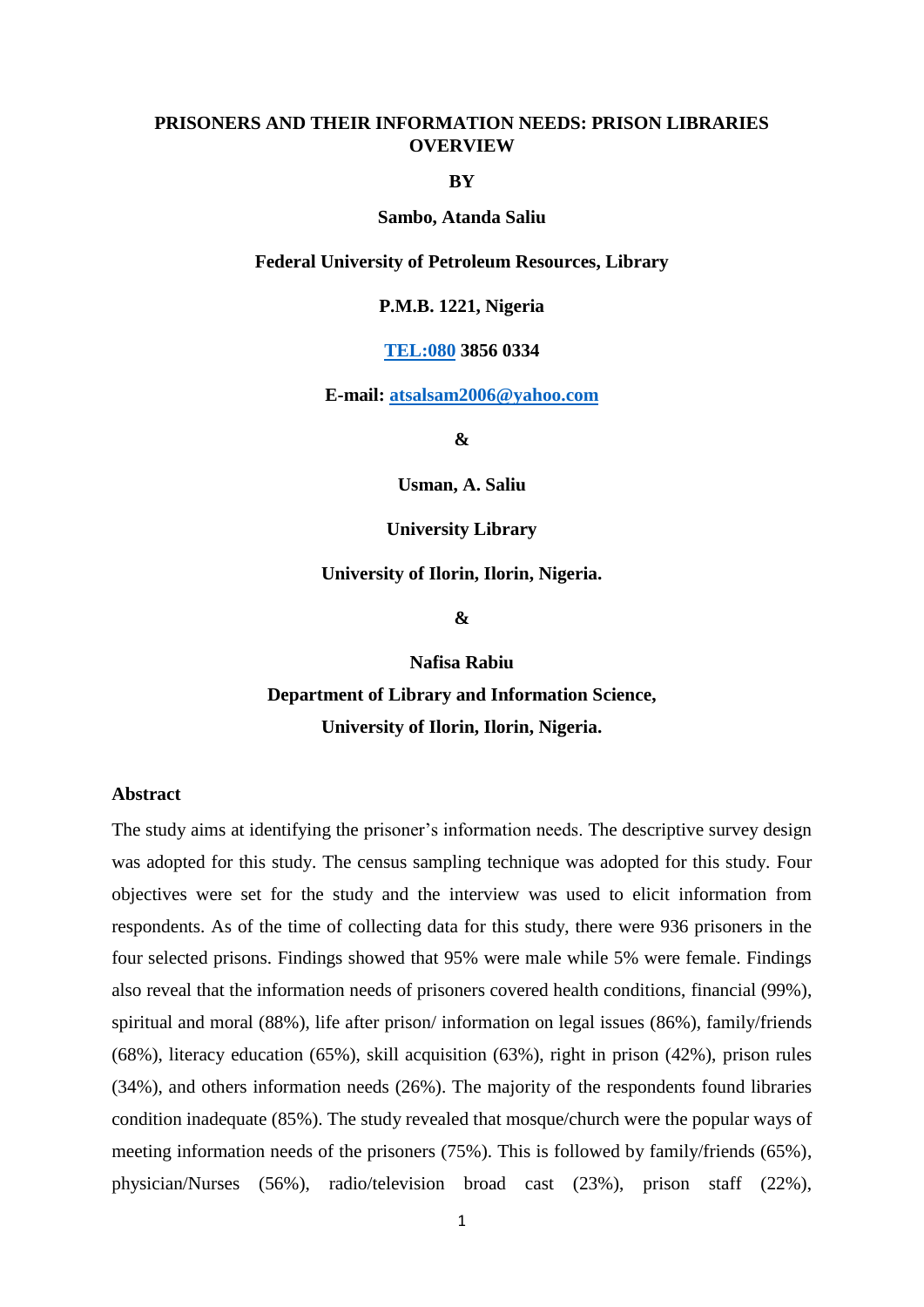books/newspaper/magazine (20%), others (15%) and libraries (11%). Factors affecting information seeking behaviour of the prisoners include, problem of uncomfortable nature of the prison/ long delay before trial (97%), poor funding of the library and prison as a whole (95%), building used for library is unfavourable (85%), among others.

The paper concludes that State and Federal Government should take into consideration the prisoners information needs amongst us, thereby provide adequate funding, current information and conducive reading room. Recommendations were put forward to enhance access to information by the prisoners.

## **Keyword**s: **Prisoners information behaviour, Information needs, Awaiting trial Prisoners, (ATPs**) **Prison Libraries**

## **Introduction**

Information need is seen by LisWiki (2008) as a recognition that one's knowledge is inadequate to satisfy a goal. This leads to seeking for the information from required sources so as to satisfy the need. Generally, Hjorland (2007) saw people's information needs as needs relating to people's educational activities (educational needs), research activities, professional and vocational activities (vocational needs), cultural activities and personal development – spiritually (religious needs) and physically. Both free people in regular society and incarcerated ones have the same information needs (Shirley 2006). These needs range from basic information for survival, for educational purposes, healthy living and recreation to spiritual growth. Prisoners just like other persons have information needs. Most of the prisoners who are in prison today, will go back to the society after serving their sentences. For this reason, they will need information for various purposes both for coping with the prison situation and for when released. Providing for their information needs will help in re-socializing them into the society to become better citizens for themselves and the society. Lehmann (2000) made it clear that incarcerated persons generally have the same reading interests and information needs as individuals in the free world; they can, however, be considered disadvantaged in this regard by the fact that they do not have access to libraries in the outside community. This was recognized in IFLA (2005) which said that an incarcerated person has not relinquished the right to learn and to access information. Though restrictions are imposed on the access to certain information usually when such access is known to present a danger to prison security, the fact remains that prisoners have their own information needs. Ajogwu (2005) maintained that the prisoners' information needs range from legal needs, religious needs, health needs, educational needs, vocational needs, recreational needs and financial needs.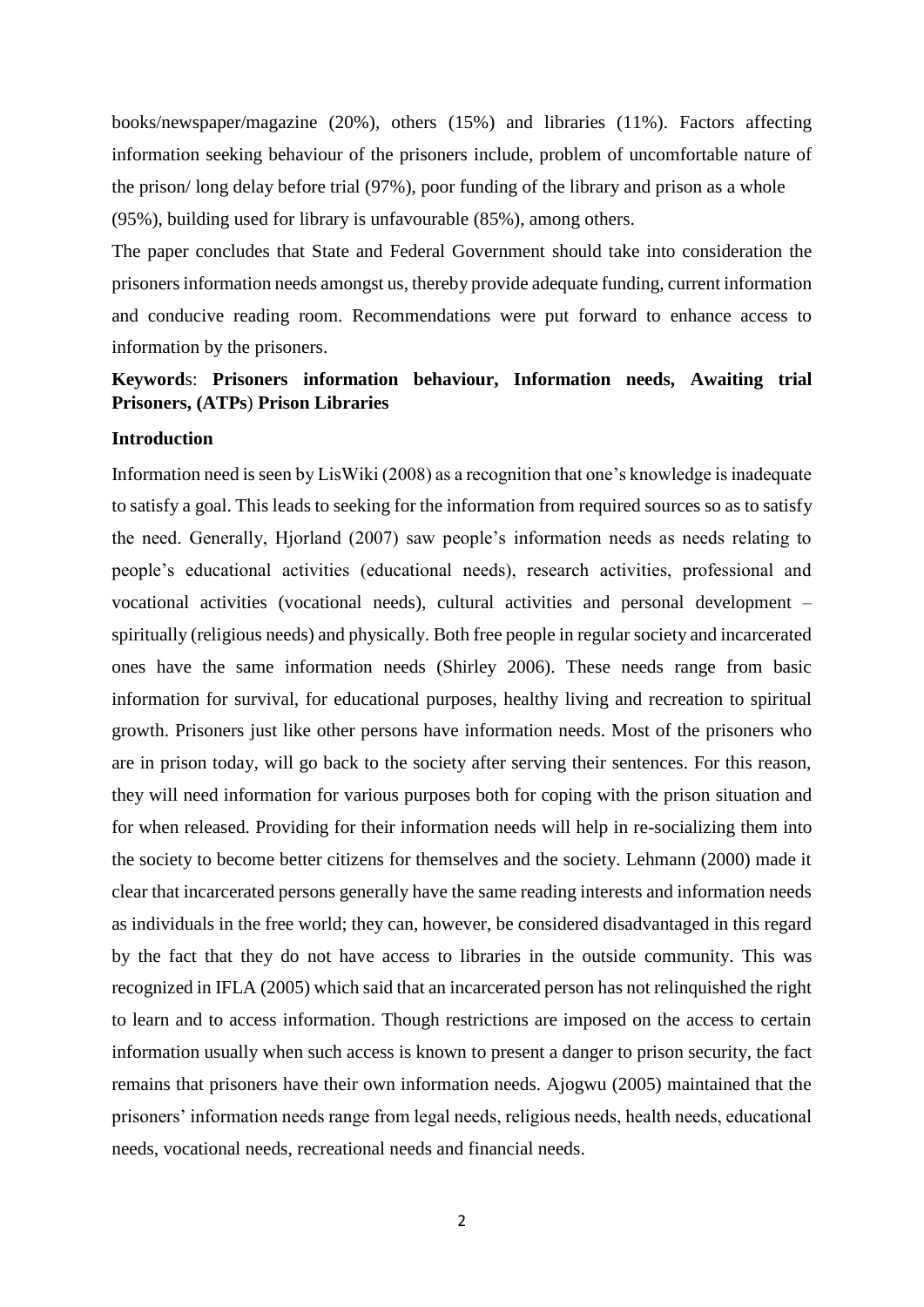Health is another area that the prisoners need information. The World Health Organisation (1999) stressed the need for prisoners to have access to health care, including prevention measures equivalent to that available in the community. This denotes the prisoners' health information needs. The condition of most prisons; for instance overcrowding make the prisoners prone to a lot of health hazards. This obviously makes information about health and hygiene, prevention and cure of common diseases like air-borne and water-borne diseases vital to the prisoners and essential for their survival in the prison. Campbell (2006) further maintained that any legal information, that an inmate can apply to his/her situation can mean relief from poor conditions if not from incarceration itself. The prisoners are usually inquisitive and this prompts their search for information. They want to know more about their health condition, financial information, current happenings around them, technologies that could assist them etc. Bruce (2005) states that, "information plays a significant role in our daily professional and personal lives and we are constantly challenged to take charge of the information that we need for work, fun and everyday decisions and tasks". The prisoners like other counterparts requires information to meet their day-to-day needs. This study is therefore aimed at determining the information seeking behaviour of the prisoners with a view to improving their condition, identify the challenges they face while meeting their needs and proffer possible solutions to them.

#### **Objectives of the Study**

This study sought to establish ways of enhancing the information- seeking behaviour of the Prisoners. To attain this goal, the study stipulated the following objectives:

- $\triangleright$  To determine the information needs of the prisoners.
- $\triangleright$  To examine the condition of the Kwara State prison libraries.
- $\triangleright$  To know the extent to which the prison libraries are meeting the information needs of the prisoners.
- $\triangleright$  To establish the problems that the prisoners encounter in information seeking.

#### **Research Questions**

For the purpose of this research, the following questions have been formulated:

- $\triangleright$  What are the information needs of the prisoners?
- What are the condition of the Kwara State Prison Libraries?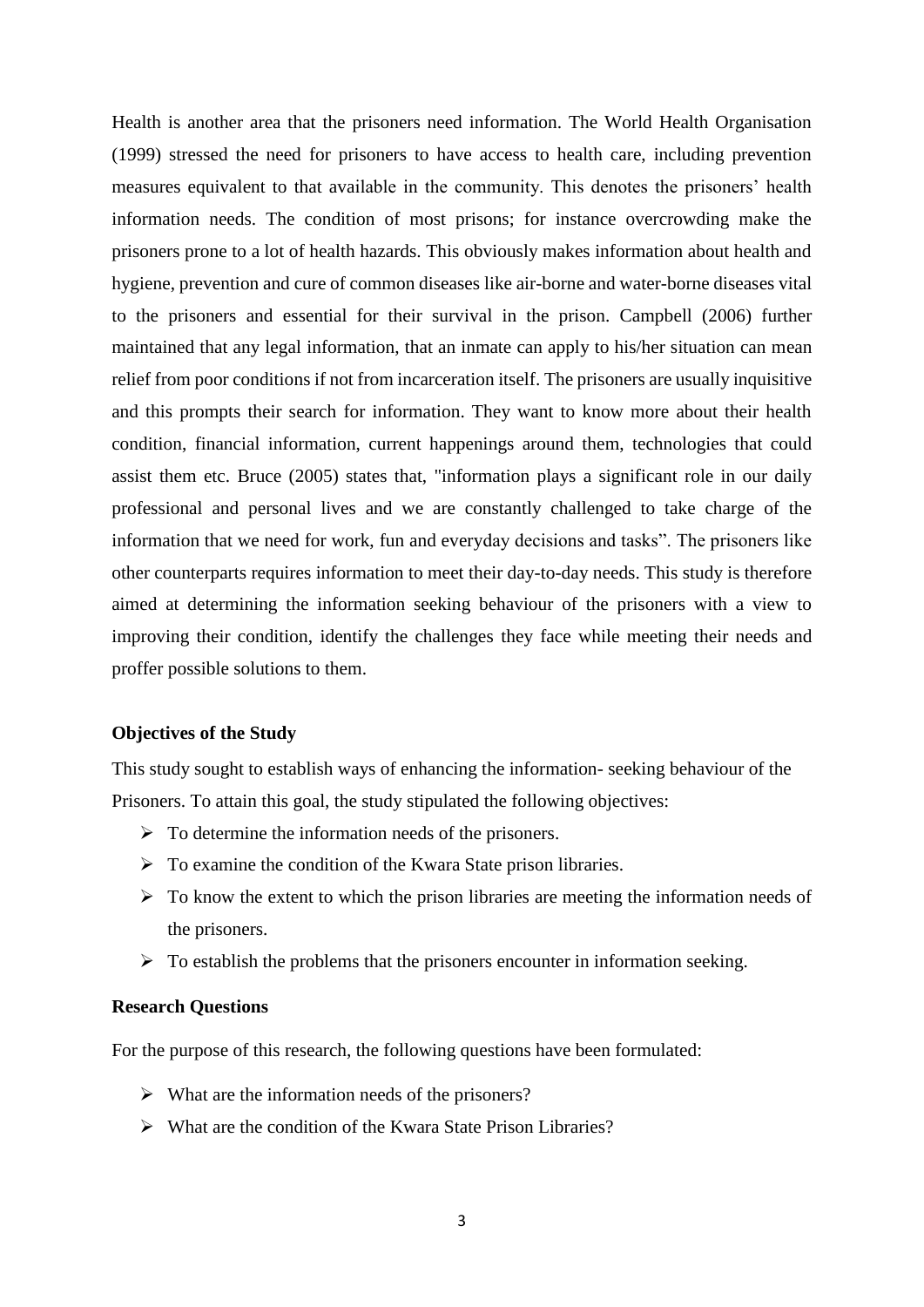- $\triangleright$  To what extent are the prison libraries are meeting the information needs of the prisoners?
- $\triangleright$  What are the factors militating against the available and accessibility of information by the prisoners?

## **Literature Review**

The prison population in Nigeria is made up of the convicted persons and those awaiting trial (ATPs), but in the advanced countries like the United States, state and federal prisons house convicted inmates who are incarcerated for longer periods than inmates in jails and detention centres (Shirley,2006). Offenders in jails and detention centres are either waiting judicial determination or serving short-term sentences. Shirley (2004) addressed some peculiar features of prisoners in her study of prison libraries and cultural diversity in most correctional libraries in the United States. Likewise, Curry, Wolf, Boutilier and Chan (2000) in their study of the Canadian prisons, looked at the gender of the prisoners. They noted that as expected and as is the case in most prisons, 81% of correctional institutions housed male prisoners while 11% housed female. Shirley (2006) in her own study of adult prisoners in the United States, noted that in 2005, a small percentage of the state inmates were women while the rest were male. All these confirm that male prisoners outnumber female prisoners in most prisons worldwide (probably because the unemployed and low educated males are economically subjected to crime than the females). The picture is the same in the Nigerian context with more male than female prisoners (about 96% males and 4% females) according to Ikuteyijo and Agunbiade (2008) and Etuk in Nigerian Congress of Catholic Prisons Pastoral Care (NCCPPC) (2005) report. Coming to Nigeria, as there are more males than female inmates. This was confirmed by Amnesty International (2008) report on Nigerian prisons as well as Omagbemi and Odunewu (2008). This has been attributed to unemployment and associated frustration among youths with low socio-economic status. It is seen that poverty is a key factor associated with imprisonment most of the people who find themselves in prisons are poor. According to Freeman (1995) in a study in North America, unemployment and poverty problem, especially of the youth (15-35 years) lead them to criminal acts and incarceration. The situation is the same in Nigeria, as confirmed by the Amnesty International report (2008). According to Lehmann and Locke (2005) as well as Campbell (2006), in most countries around the world, the majority of individuals who make up the prison and jail population have limited education, poor reading and life skills and do not come from a background where reading was a frequent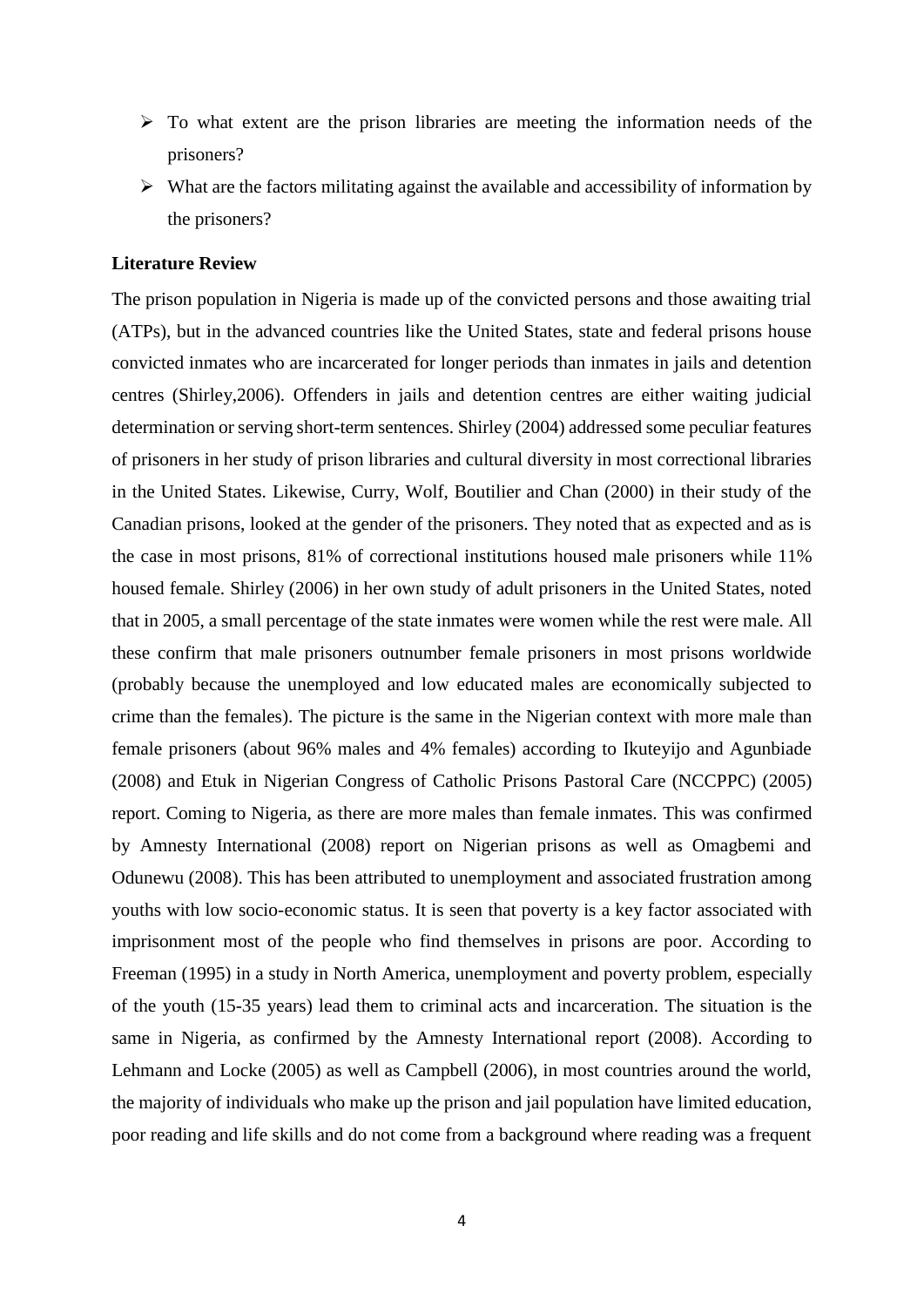or popular pursuit. According to the Medina (2000) from an inmate's point of view said that prisoners often lack interest, motivation, intellectual hunger, drive and desire to learn.

The prisoners also have need for educational and vocational training information. This as noted before, exposes them to having serious educational and vocational information needs to further their education and gain employability skills. In the case of Nigeria, Womboh (1991) revealed that most of the prisoners (about 76%) were not educated beyond school certificate. Only about 24% of them acquired education higher than that. The inmates' educational level is a major factor to be considered in providing library and information services to them. The prisoners in the different groups from all the prisons alike, admitted having dire need for information that can give them spiritual and emotional stability so as to be in good terms with God and man and become better citizens of the society. Ajogwu (2005) in Nigeria noted, that the prisoners' information needs include religious and spiritual needs amongst others. Just as Dike (2002) and IFLA (2005) noted, the prisoners need spiritual information materials to attain emotional stability and better life style. According to Dike (2002), providing for the spiritual information needs helps the prisoners improve in their emotional stability and spiritual growth.

The World Health Organization (1999) and Ajogwu (2005) stressed, that prisoners need to have access to health care and health information on preventive measures and other related issues. This should be equivalent to that available in the community. In the Western world perspective, Visher and Lattimore (2007) as well enumerated educational needs amongst the re-entry (into the society) needs of the prisoners. This is the case although the workers saw educational and spiritual information as the most highly needed by the prisoners. They are also in high need of recreational information. Most of the prisoners agreed that recreational information resources will help them overcome boredom associated with prison environment. Ajogwu (2005) as well as Singer (2000) maintained that prisoners need recreational information for leisure and overcoming of boredom during incarceration.

Furthermore, the prisoners from the various groups indicated that enlighten them on hiring lawyers and getting free legal aid so as to exercise their basic human right, access to court and eventually, freedom. This is particularly needed by the prisoners who are awaiting trial. They lamented the long delay before trial, which has become a common feature of the prisons in Nigeria. The prisoners also highly need information on getting more skills to learn or support a career. This will enable them to fix themselves usefully back to the society, keep themselves busy and away from crime. On vocational information need, IFLA (2005) stressed that the prisoners need vocational training programmes and informative materials to help them find useful occupation after release.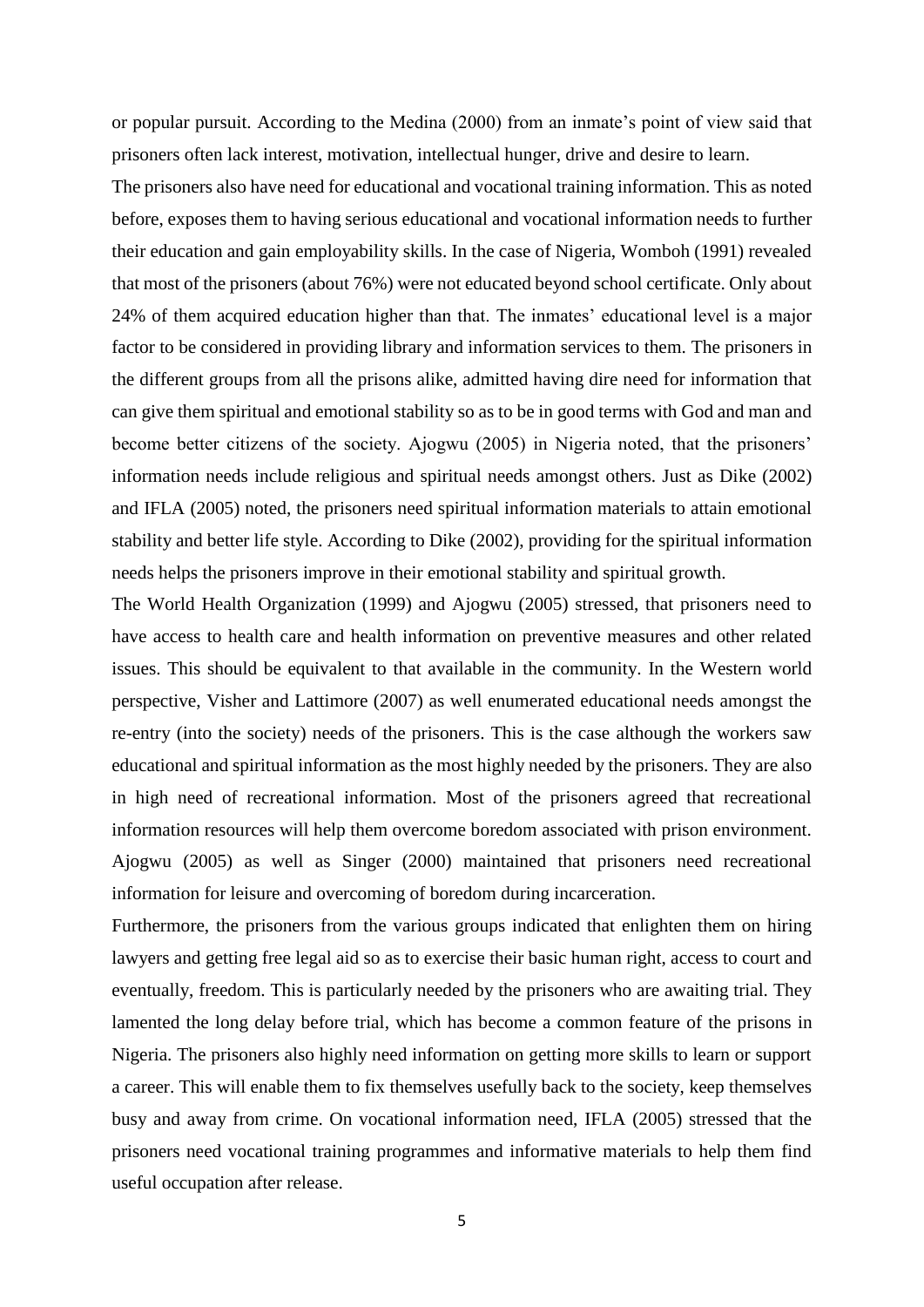Findings further showed that the uncomfortable nature of prisons coupled with prison policies and laws militate against meeting of the prisoners' information needs through library and information resources and services. This is in line with what Lehmann (2000) and Singer (2000) stressed, that the library programme does not function independently but operates within the larger prison environment, whose mission and security policies often conflict with the library professional code of ethics and its belief in free access to information. The prisoners also complained bitterly about the strictness of the prison security policies on reading materials. They said that many information resources are not allowed into the prison because of security and this affects their reading rights. This agreed with what Singer (2000); Shirley (2003) and (2007) lamented, that many prison functionaries whimsically try to stop entry of materials in the library on the basis that it may be harmful to the security of the institution and mental health of the inmates. Womboh (1991) earlier on noted that Nigerian prison libraries lacked professional librarians. This is still the case in Nigerian prison libraries. For instance four out of the seven libraries studied do not have library staff at all; the libraries are being looked after by welfare workers. IFLA's Section for Libraries Serving Disadvantaged Persons (LSDP) survey (2005) identified lack of professional staff as a major problem to the provision of library and information resources and services to the prisoners. Shirley (2006) also agreed that many prison libraries do not meet up the standard minimum staffing as specified by American Library Association (ALA); Becker (2007) and Singer (2000) further supported that prison libraries world over lag behind other libraries in the area of staffing, in terms of number, qualification and training. Lack of accommodation, standard library building and space also pose problems in this regard. Womboh (1991) maintained that though many federal prisons in Nigeria had libraries, these were small and ill-equipped. Lehmann (1994) noted that prisons have limited options for space utilization with libraries that are often overcrowded and have limited storage facilities.

The first prison library was established by Alexander Macconochie in the early nineteenth Century in Australia (Wilhemus, 1999). The development of prison libraries continued even up to the present 21st Century. The recognition of the prisoners' right to information is contained in the United Nations (Rule 40) Standard Minimal Rules for the Treatment of Prisoners of 1955 (IFLA 2005). This states that every institution shall have an adequately stocked library for use of all categories of prisoners and the prisoners shall be encouraged to use it. The International Book Committee and UNESCO (1994) in their Charter for the Reader assert that "all including prisoners are entitled to have access to information and libraries to provide this access should be located within the prison premises". The prison library is a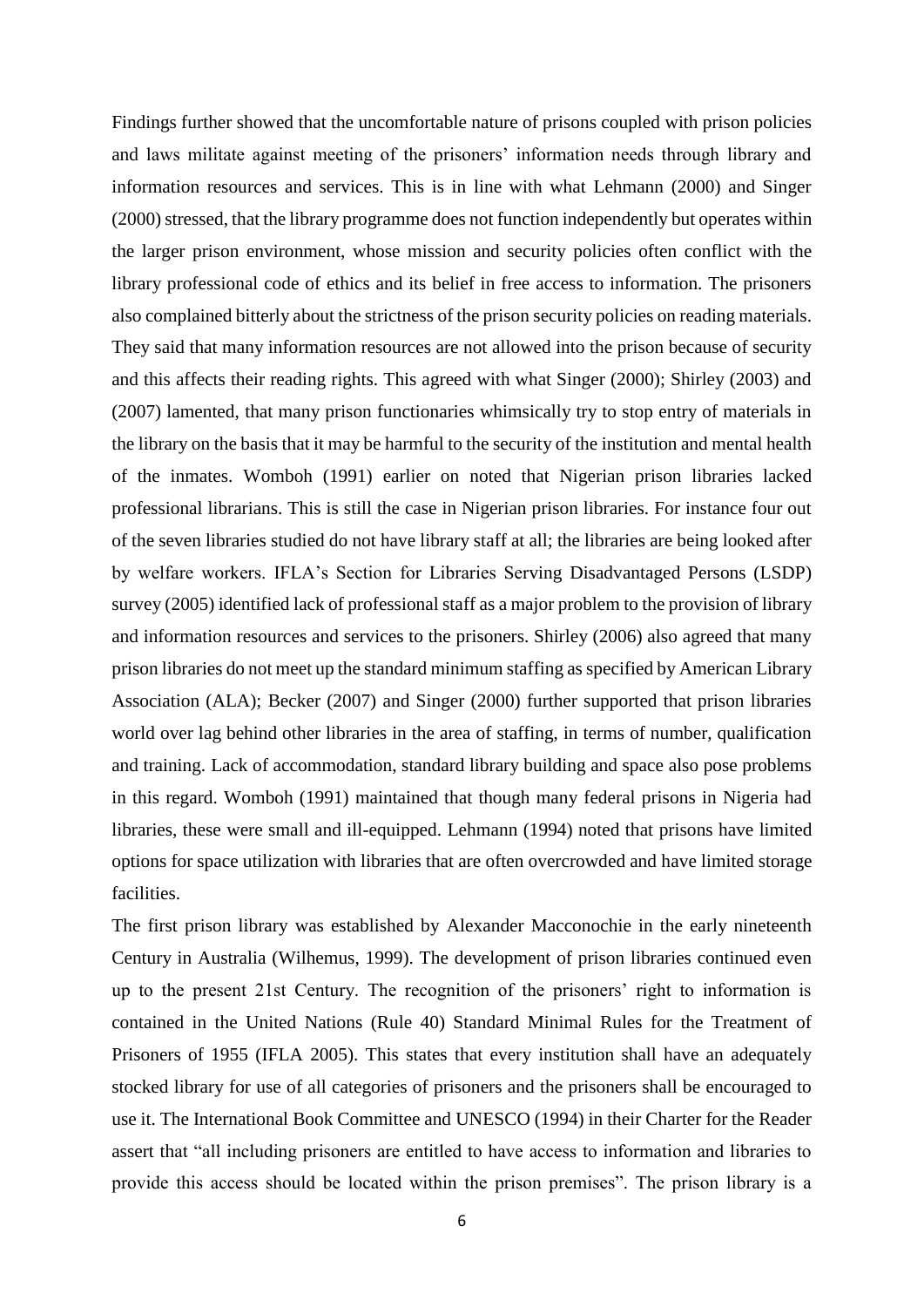substitute for the library at home (Kaiser, 1992), a good reason why it should be developed into one of the best libraries; hence, the development of notable standards to guide its operations.

Shirley (2006) supported this by stressing that effective library service is reflected in programmes, services and collections (resources). While Lehmann (2000); Dike (2002); Mayrink da Costa (2003) all made it clear that prison libraries through their information resources and services, play a significant role in the rehabilitation of prisoners. A prison library according to IFLA (2005), provides resources for prison education, rehabilitation programs and specific requirements like legal collections. The prison library also provides the inmates the opportunity to develop literacy skills, pursue personal and cultural interests and life-long learning. IFLA (2005) stated that the prison library collection should include materials in print and other formats to meet the informational, educational, cultural, recreational, and rehabilitative needs of the prison population. The collection should include a wide variety of current print and non-print materials, audio and video recordings and gadgets to play them similar to those found in a public or school library. These reading resources, according to Dike (2002), should include a wide range of materials – fiction and other literature; general nonfiction; magazines and textbooks. Effective library service according to Shirley (2003), is reflected in programmes, services and collections. When the prisoners are provided with certain services and materials, they will find ways of keeping themselves busy, even while still in custody. The recognition of the place of the prison library in providing for the prisoners' information needs contributed to the development of prison libraries.

Becker (2007) also revealed that in spite of the fact that the prison library is to be funded for the provision of facilities and services for the prisoners, unfortunately, the library programmes are usually the first to be reduced or done away with when the prison's overall budget is cut. In some areas, little or nothing is left for the library and its services and materials in the prison budget. The prison library cannot do without sound facilities and resources – both human and material in meeting up the prisoners' information needs.

Prison library services are largely funded by the government. Shirley (2004) reported that libraries have budget constraints. She further maintained that some libraries have no budget, but a collection based on donations. Other libraries, because of this, develop relationships with their local systems and use interlibrary loans to enable the prisoners a wider access to materials so as to satisfy their needs. Shirley (2006) remarked that when there are budget constraints, the library and education programmes are the most likely departments to have their services reduced or eliminated. She further maintained that there have been a few cases where library space was taken over and converted to living quarters for new prisoners and budgets were cut;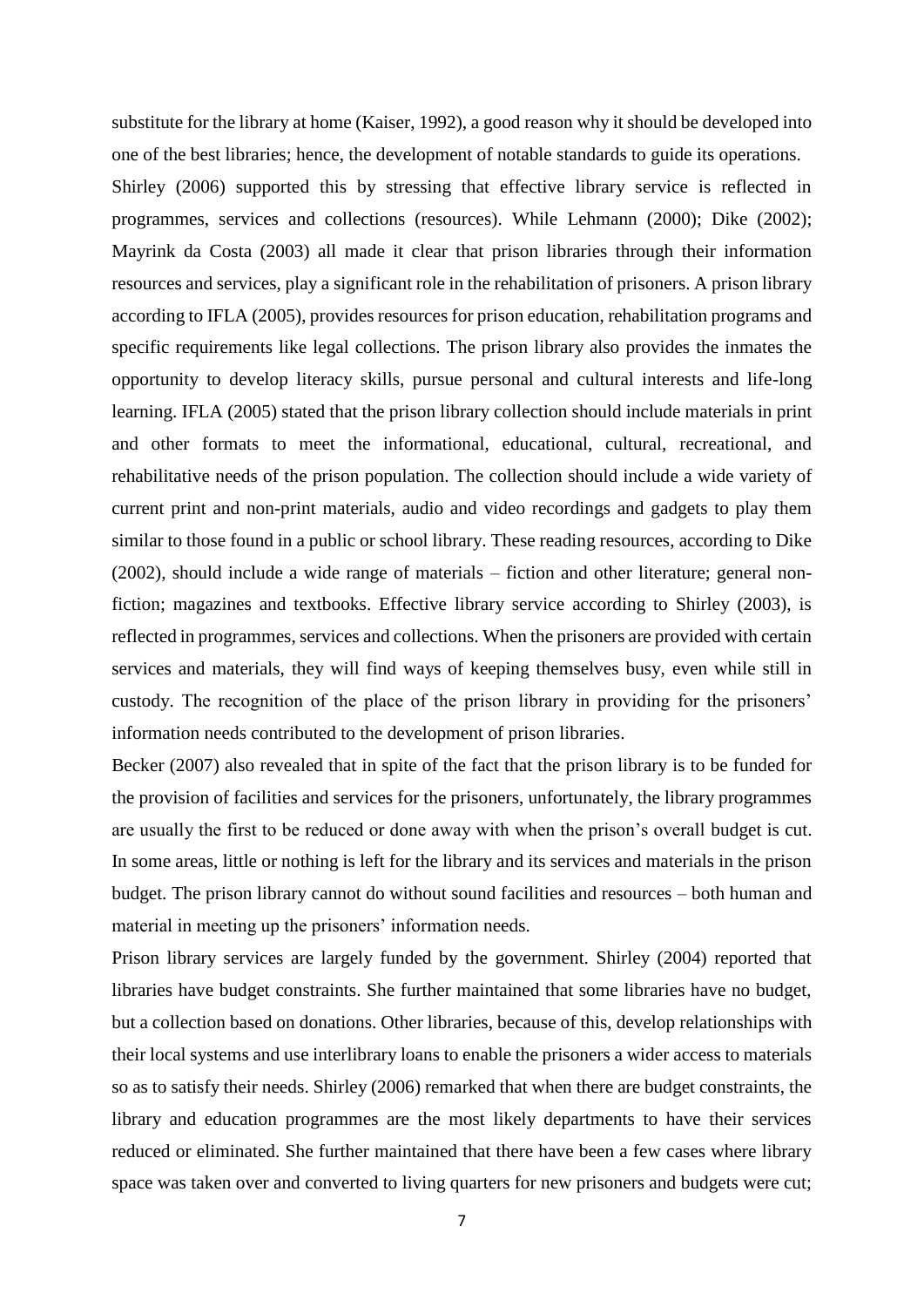thus many prison libraries globally report that their collection consists mainly of donated items, just as Dungey (2008) reported.

Conclusively, Becker (2007) revealed that prison librarianship is not without its unique challenges. Along with a shaky budget, uncooperative administration, and limited resources, he said, the prison librarian has to rely on intuition and professionalism in order to provide service within the correctional facility.

Studying the information needs of prisoners and disseminating findings of such study will be of immense value to government in formulating policies and looking inward for the prisoners in this country. Therefore there is the need for increased attention to the life of the prisoners after prison in our society. This has necessitated this study. There is relative dearth of literature on the information needs and seeking behaviour of the prisoners in Nigeria. Thus this study is an attempt to fill this gap by identifying the information needs of the prisoners in Oke Kura Ilorin, Madala, Omuaran and Lafiaji Area in Kwara State, Nigeria, and suggest possible ways of resolving identified challenges.

## **Methodology**

The study adopted a descriptive survey using questionnaire and interview to collect data. A total of nine hundred and thirty six respondents comprise of four prisons in Kwara State were selected for the study. The four prisons are: Oke Kura Ilorin, Madala, Omuaran and Lafiaji. As shown in table 1 was the population of the study.

**Fig 1: Population and Sample of the Study**



**2015/2016 Kwara State Prison Service Annual report.**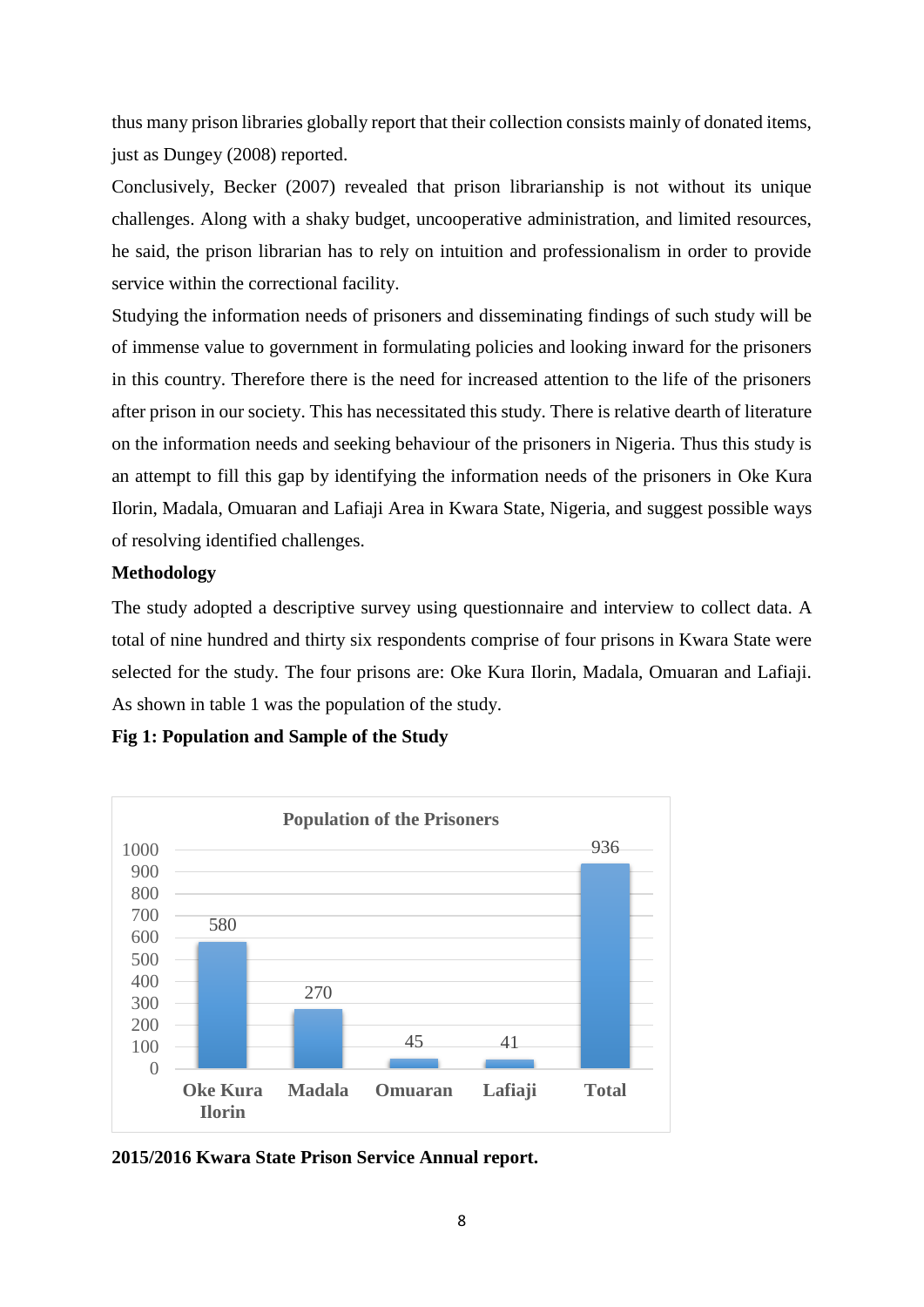The purposive sampling technique was used for this study. This technique also known as judgmental, selective or subjective sampling is that sampling technique where the units that are investigated as based on the judgement of the researcher (Egbule and Okobia, 2001). Therefore the sample size is 936. The data collected for the study were analysed using descriptive and inferential statistics. Simple percentage was used to analyze the respondents' characteristics and the research questions.

A total of 936 copies of the questionnaire were distributed and 761 (81%) copies of the questionnaire were retrieved. The response rate of (81%) is considered adequate for the study because the standard and acceptable rate for most studies is 60%.

#### **Research Findings and Discussion**



#### **Fig 2: Distribution of Respondents by Sex**

**Fig. 2**, shows that (95%) of the respondents were male while (5%) were female. This represents the gender distribution of prisoners involved in the survey. There are more male prisoners in Kwara State prison than their female counterparts. This is in line with the founding of Ikuteyijo and Agunbiade (2008) and Etuk in Nigerian Congress of Catholic Prisons Pastoral Care (NCCPPC) (2005) report, that the picture is the same in other prisons in Nigerian context with more male than female prisoners (about 96% males and 4% females).

## **Fig 3: Educational Distribution of Respondents**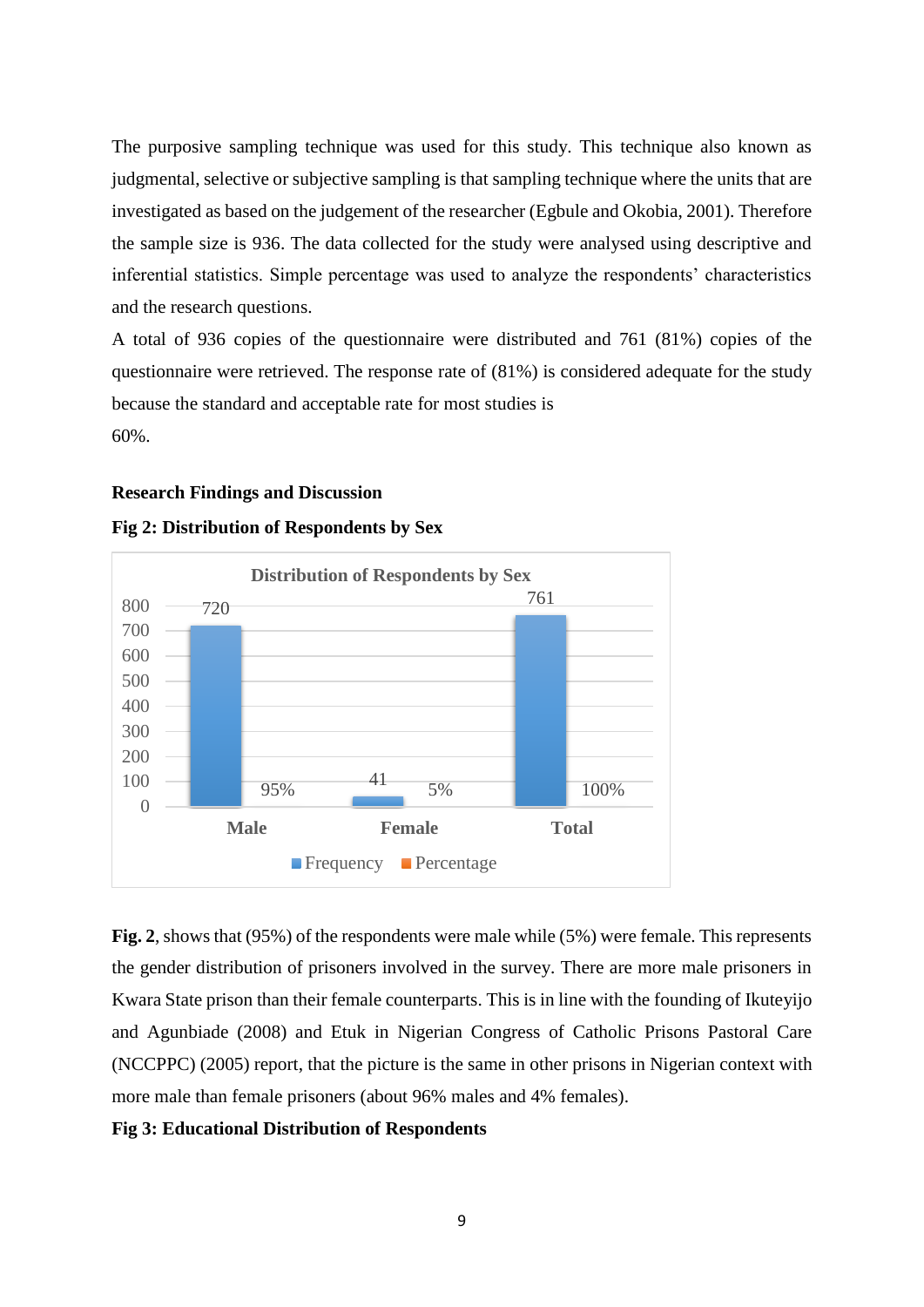

Results in **Fig 3**, shows that majority 31% of the respondents had primary school certificate, 22% technical college, 17% secondary school and polytechnic, 8% college of education, 4% university degree. This is supported by Womboh (1991) revealed that most of the prisoners (about 76%) were not educated beyond school certificate. Only about 24% of them acquired education higher than that. The inmates' educational level is a major factor to be considered in providing library and information services to them.



**Fig 4: Information Needs of the Prisoners**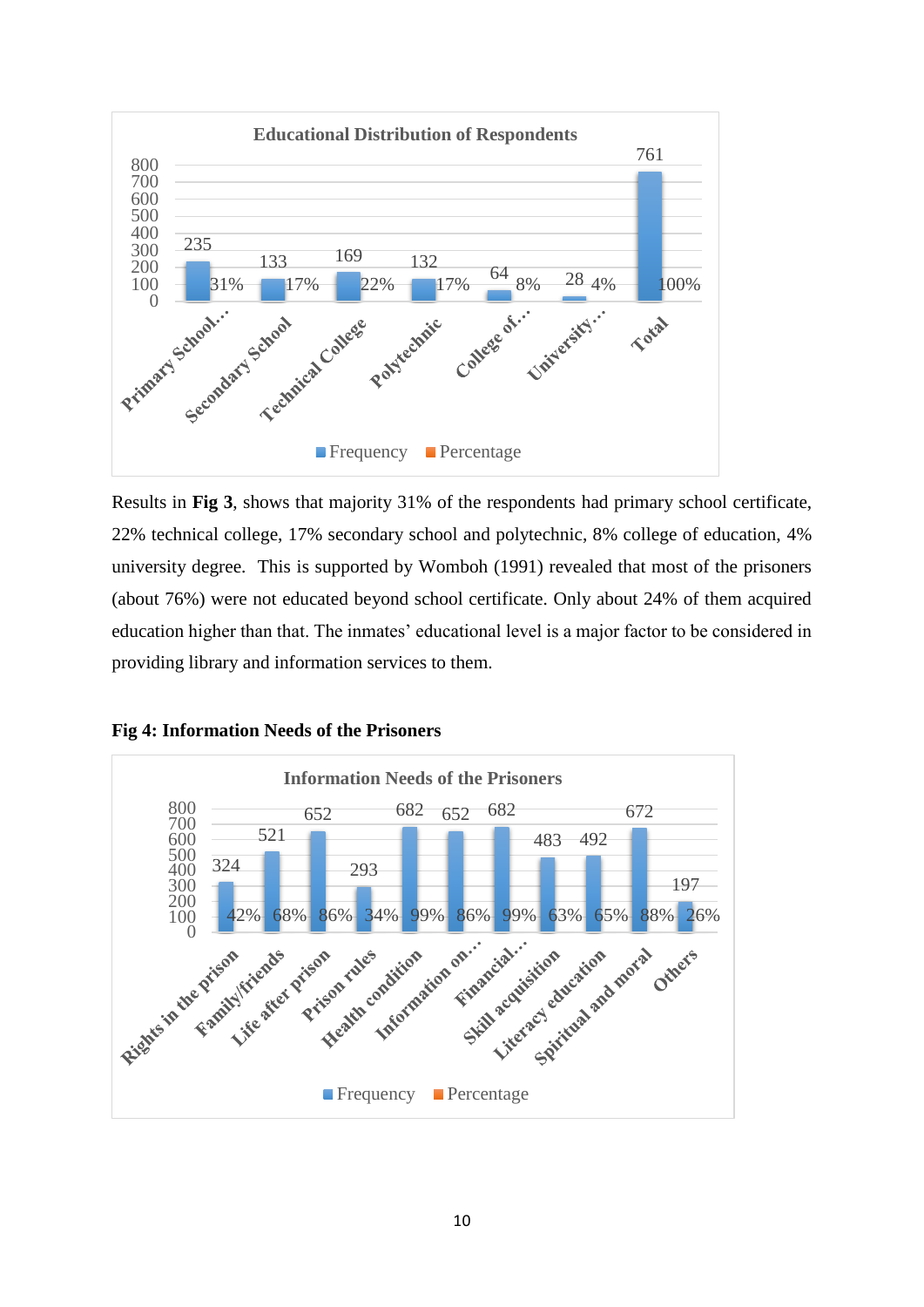As indicated in **Fig. 4,** 99% of respondent's information is health condition and financial information, 88% spiritual and moral, 86% life after prison/ information on legal issues, 68% family/friends, 65% literacy education, 63% skill acquisition, 42% right in the prison, 34% prison rules, 26% others information needs. This is in consonance with World Health Organisation (1999) stressed the need for prisoners to have access to health care, including prevention measures equivalent to that available in the community.



**Fig 5: Prison Libraries Condition**

**Fig. 5,** shows that majority 85% of respondents found prison libraries condition inadequate for meeting their needs, 12% found them adequate and 3% remained indifferent in their opinion. This is against prisoners rules. The recognition of the prisoners' right to information is contained in the United Nations (Rule 40) Standard Minimal Rules for the Treatment of Prisoners of 1955 (IFLA 2005). This states that every institution shall have an adequately stocked library for use of all categories of prisoners and the prisoners shall be encouraged to use it.



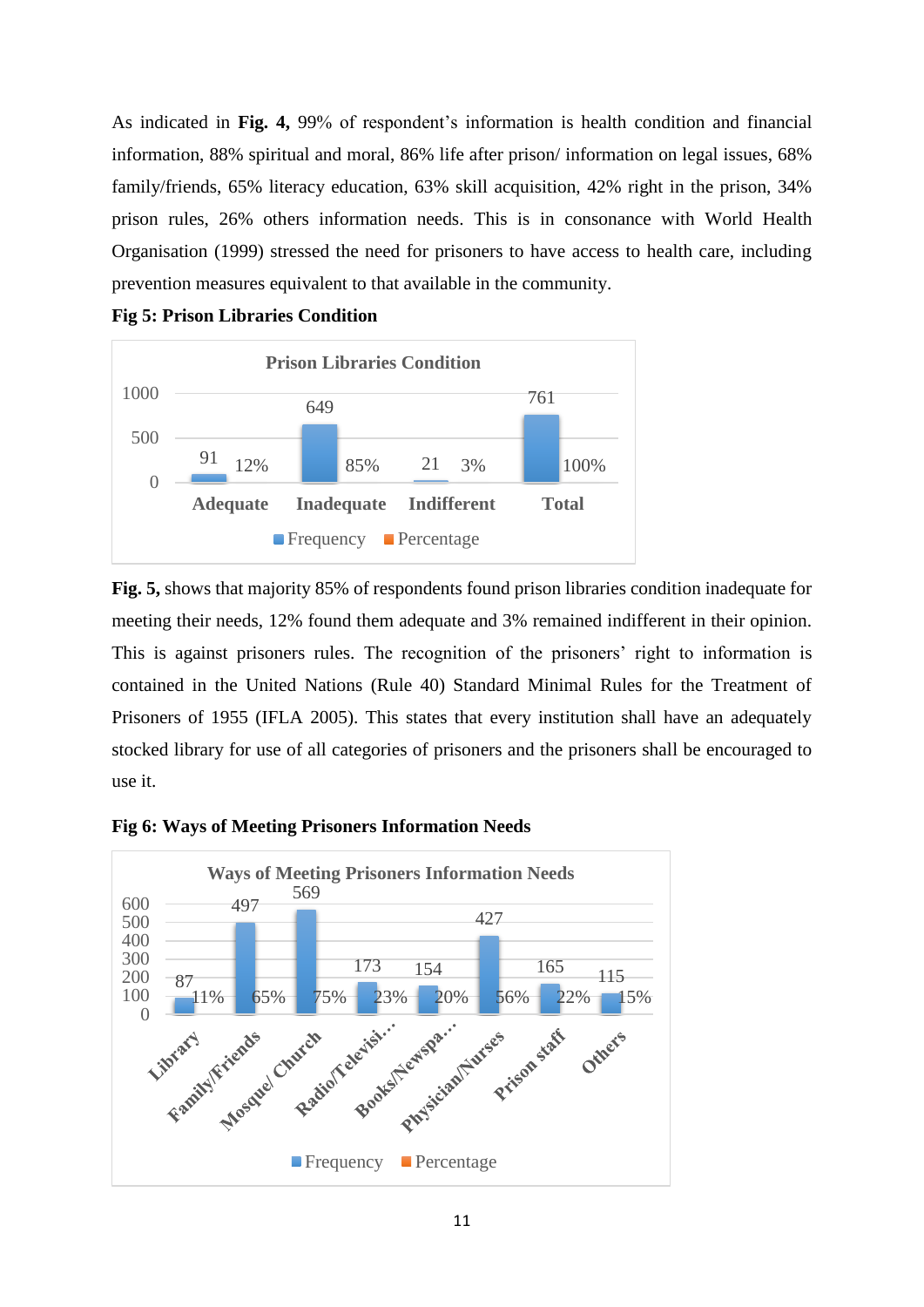**Fig. 6**, revealed that mosque/church 75% are the popular ways of meeting information needs of the prisoners, 65% family/friends, 56% physician/Nurses, 23% radio/television broad cast, 22% prison staff, 20% books/newspaper/magazine, 15% others and 11% libraries. Libraries which supposed to be the highest information providers are lack. This could be as a result of poor funding of the libraries and prisons as a whole.





From **Fig 7**, it is clear that the factors affecting the prisoner's information seeking behaviour is problem of uncomfortable nature of the prison/ long delay before trial 97%, 95% poor funding of the library and prison as a whole, little time allowed prisoners for interaction with outside information providers and lack of free access to the libraries, 85% building used for library is unfavourable, 83% prison policies and law that restrict certain reading materials, 76% lack of current materials and lack of professional staff, 74% lack of training for available workers, 63% lukewarm attitude of staff, 25% lack of access to court, 24% other factors.

## **Conclusion and Recommendations**

Certain conclusion can be drawn from the study: the prisons and the prison libraries in Oke Kura Ilorin, Madala, Omuaran and Lafiaji Area in Kwara State, should be improve and properly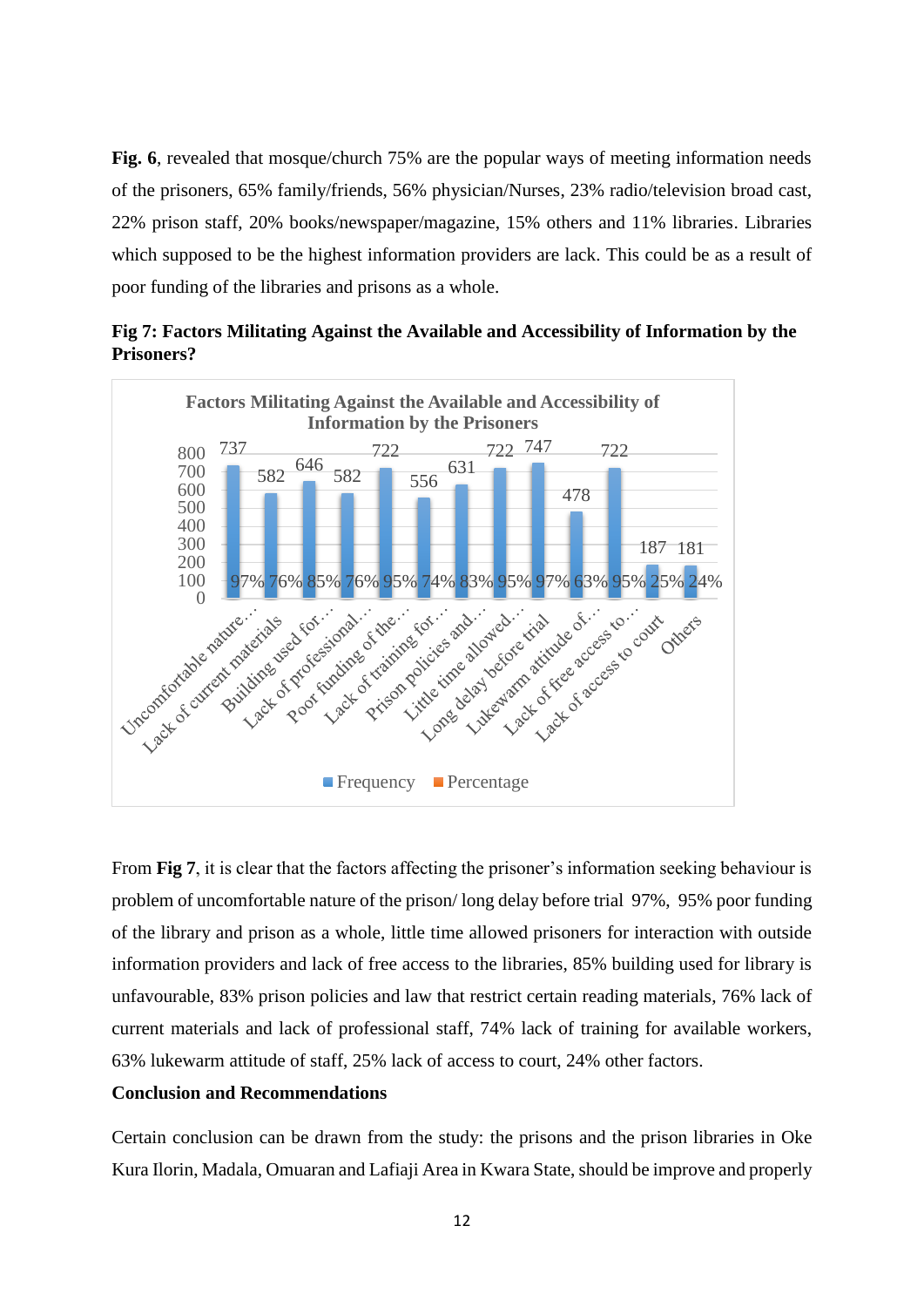funded since the prisoners found libraries condition inadequate and the value of information cannot be underestimated as majority of the prisoner's use mosque/church as their popular ways of meeting their information needs. They needs information to understand their health better and source for finance for their up keep among others. Factors' affecting the prisoners information seeking behaviour in Nigeria is similar to other prisoners in other parts of the world, in this study we identified some factors which includes the problem of uncomfortable nature of the prison, poor funding of the library and prison as a whole, little time allowed prisoners for interaction with outside information providers, lack of free access to the libraries, building used for library is unfavourable, prison policies, among others. In view of the foregoing, the following recommendations are made:

- $\triangleright$  There should be proper funding of the prisons and prison libraries as whole.
- $\triangleright$  There is need for the federal government together with the prison service to improve the general wellbeing of the prisoners by reducing overcrowding, long delay in trial, renovating the cells, improving in healthcare and other related issues, so as to make the prison environment comfortable for the prisoners to seek and use information resources provided for them.
- $\triangleright$  Life after prison: Prisoners should never be left isolated, showing love to them goes a long way in keep them healthy and feel as part of the society.
- $\triangleright$  The prisoners should be encouraged to use libraries by making libraries conducive and adequately stocked with current materials for all categories of prisoners.
- $\triangleright$  Training programmes should be organized for prisons officers so that they can be more effective in meeting the information needs of the prisoners.
- $\triangleright$  Education and vocational training programmes and informative materials to help them find useful occupations after release are necessary.
- $\triangleright$  The recognition of the prisoners' right to information is contained in the United Nations (Rule 40) Standard Minimal Rules for the Treatment of Prisoners of 1955. Should be abided in to Nigeria constitution.
- $\triangleright$  The prison authorities should map out time for the prisoners to consult library and information resources and services as part of the prison's daily schedule of activities.
- $\triangleright$  Guidelines to prison library services in Nigeria should be developed by the Prison Service in collaboration with library associations and stakeholders.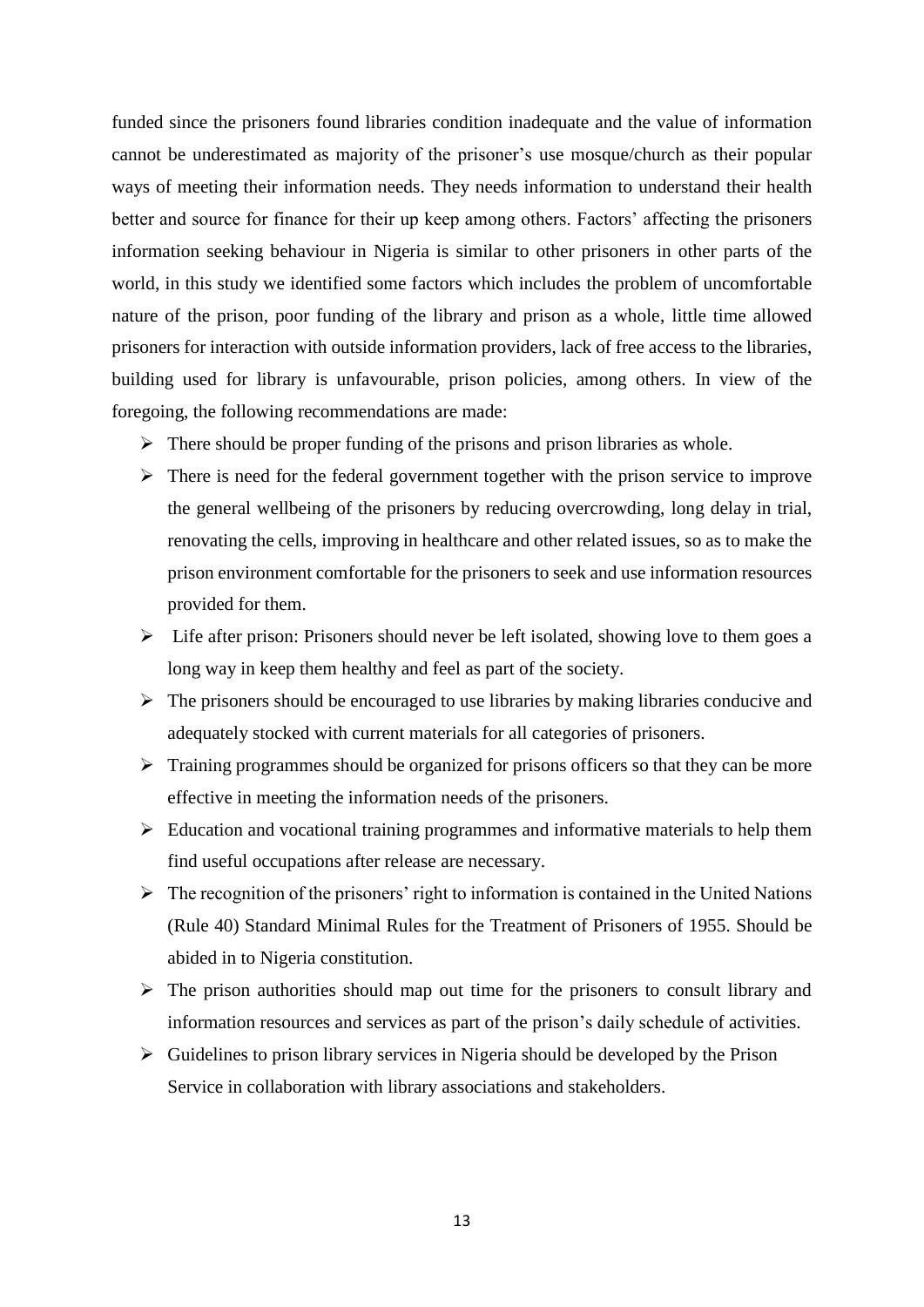## **References**

- Ajogwu, M. (2005). The role of Non-governmental Organisations, (NGOs) in providing library and information services to two disadvantaged groups – the blind and the prisoners in Nigeria. *Unpublished Master's Degree Project* of the University of Nigeria, Department of Library and Information Science.
- American Library Association, ALA (2008). Library standards for adult correctional institutions. Retrieved on December 9, 2008 from http://www.ala.org/ala/mgrps/divs/ascla/asclaissues/librarystandards.cfm.
- Amnesty International (2008). *Prisoners' rights systematically flouted*. London: Amnesty International.
- Becker, B.W. (2007). Prison libraries: Providing service to institutionalized patrons. Retrieved from berndwbecker.com/prison Libraries Report.pdf-similar pages.
- Bruce, H, (2005). Personal, anticipated information need. *Information Research.*10 (3).
- Campbell, D. (2006). The context of the information behaviour of prison Inmates. *Progressive Librarian.* 26 (1) 1-12. Retrieved on December 12, 2008 from *connection.ebscohost.com/.../context-information-behaviour-.* - Cached.
- Curry, A; K, Wolf; S, Boutilier & Chan, H. (2003). Canadian federal prison libraries: A National Survey. *Journal of Librarianship and Information Sc*. 25 (3).
- Dike, V.W. (2002). Prison library services in Nigeria. *Journal of Librarianship and Information Sc.* 2 (1) 26- 37.
- Dungey, E. (2008). Institutional library service from the prison perspective WALE CONFERENCE. Retrieved on January 23, 2009 from*blogs.sos.wa.gov/library/index.php/page/18/?cat=73* - Cached .
- Egbule, J.F. and Okobia, D.O. (2001). Research method in education for colleges and universities, Agbor Kmensuo Educational Publishers.
- Hjorland, B. (2007). Information need. Retrieved on January 23rd, 2009 from http://web.archive.org/web/20080607212338/www.db.dk/bh/Core+Concepts+in+LIS/ articles+az/information\_needs.htm. (Archived by Web Cite at [http://www.webcitation.org/5uSAKaXy6\)](http://www.webcitation.org/5uSAKaXy6).
- Ikuteyijo, O.L & Agunbiade, M.O. (2008). Prison reforms and HIV/AIDS in selected Nigerian Prisons. *The Journal of International Social Research*, 1 (4), 279-289.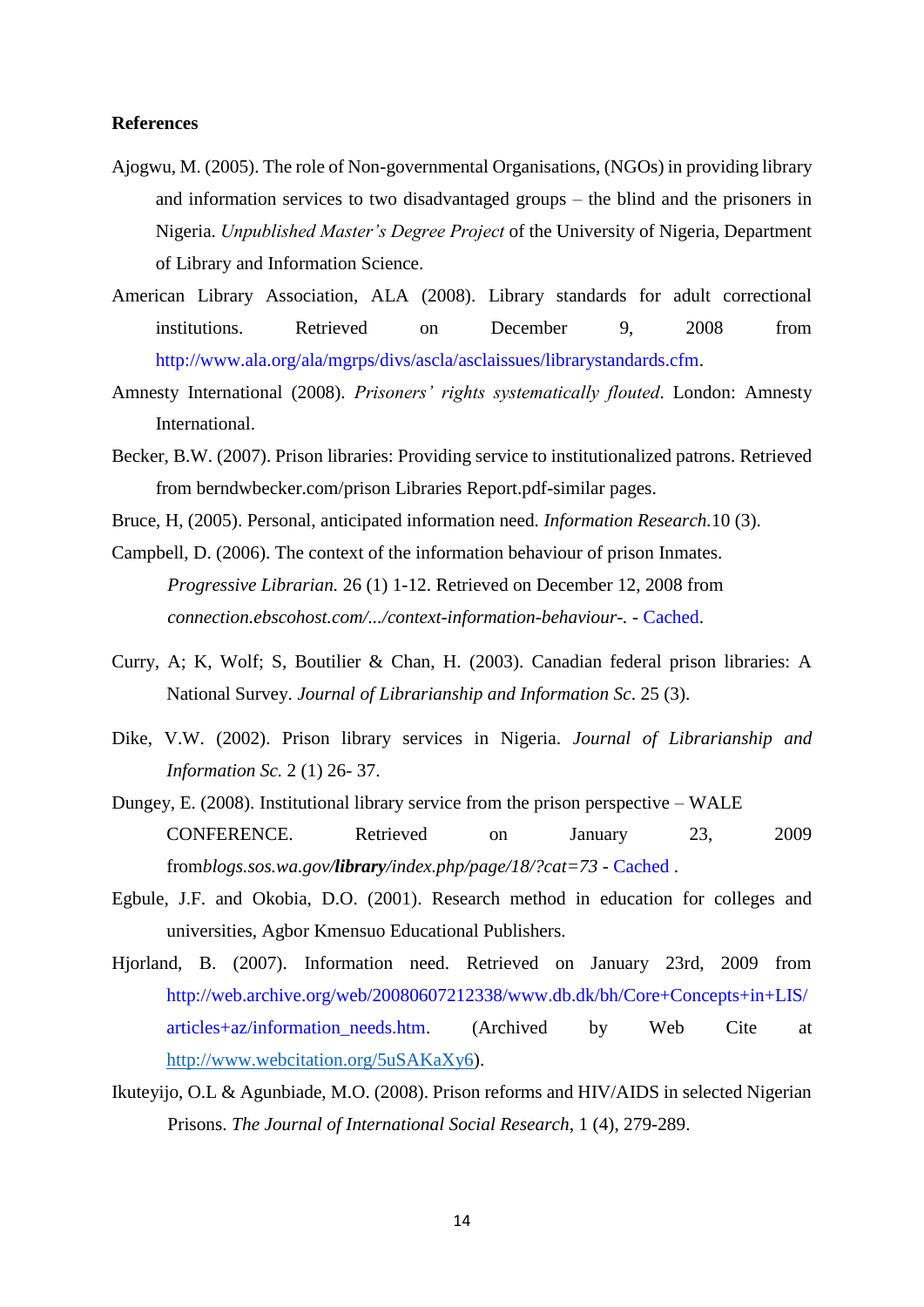- International Federation of Library Association and Institutions (IFLA) (2005) Guidelines for library services to prisoners (3rd Ed.). *IFLA Professional Reports* No. 92.
- Kaiser, F.E. (1992). (Ed.). (1992). Guidelines for library services to prisoners. *IFLA Professional Report* no. 34). The Hague: IFLA.
- Lehmann, V. (1994). Prisoners' right of access to the courts: Law libraries in U.S. prisons. 60th IFLA General Conference. Retrieved on January 15th, 2009 from http://archive.ifla.org/IV/ifla60/60-lehv.htm.
- Lehmann, V. (2000). The prison library: A vital link to education rehabilitation, and recreation. *Education Libraries*, 24 (1) 5-10.
- LISWiki (2008). Information behaviour theories. Retrieved on 23rd January, 2009 from [http://liswiki.org/wiki/information-behaviour-theories.](http://liswiki.org/wiki/information-behaviour-theories)
- Mayrink da Costa, L. (2003). Library services to prisoners in the State of Rio de Janeiro. 69th IFLA General Conference and Council. Retrieved on November 6th, 2008 from [www.ifla.org/iv/ifla69/papers/143e-Mayrink.pdf-223k.](http://www.ifla.org/iv/ifla69/papers/143e-Mayrink.pdf-223k)

Medina, D. (2000). The importance of prison libraries. *Education Libraries*, 24 (1), 17-19.

- Nigerian Congress of Catholic Prisons Pastoral Care (NCCPPC) (2005). *Nigerian prisons: hell above ground: ten years of NCCPPC, reflection and action 1994-2004.* Enugu: CIDJAB.
- Nigerian Prison Service/DFID (2002). State of prisons in Nigeria: 1st Nigerian Association Prisons Service – Civil Society Dialogue. *Action Plan Document for Nigerian Prison Service,* 29p.
- Nigerian Prison Service (2009). Annual report.
- Omagbemi, C. & Odunewu, A. (2008). An appraisal of library and information services provision to prison inmates in Nigeria. *Information, Society and Justice*, 1 (2), 245-254.
- Shirley, G. (2003). Correctional libraries, library standards and diversity. *Journal of Correctional Education* 54, 70-74.
- Shirley, G. (2004). Prison libraries and the internet: Behind the walls library services in prison. Retrieved on December, 16th, 2008 from [http://www.ala.org/ala/olos/outreachresource/prisoncolumn2.htm.](http://www.ala.org/ala/olos/outreachresource/prisoncolumn2.htm)